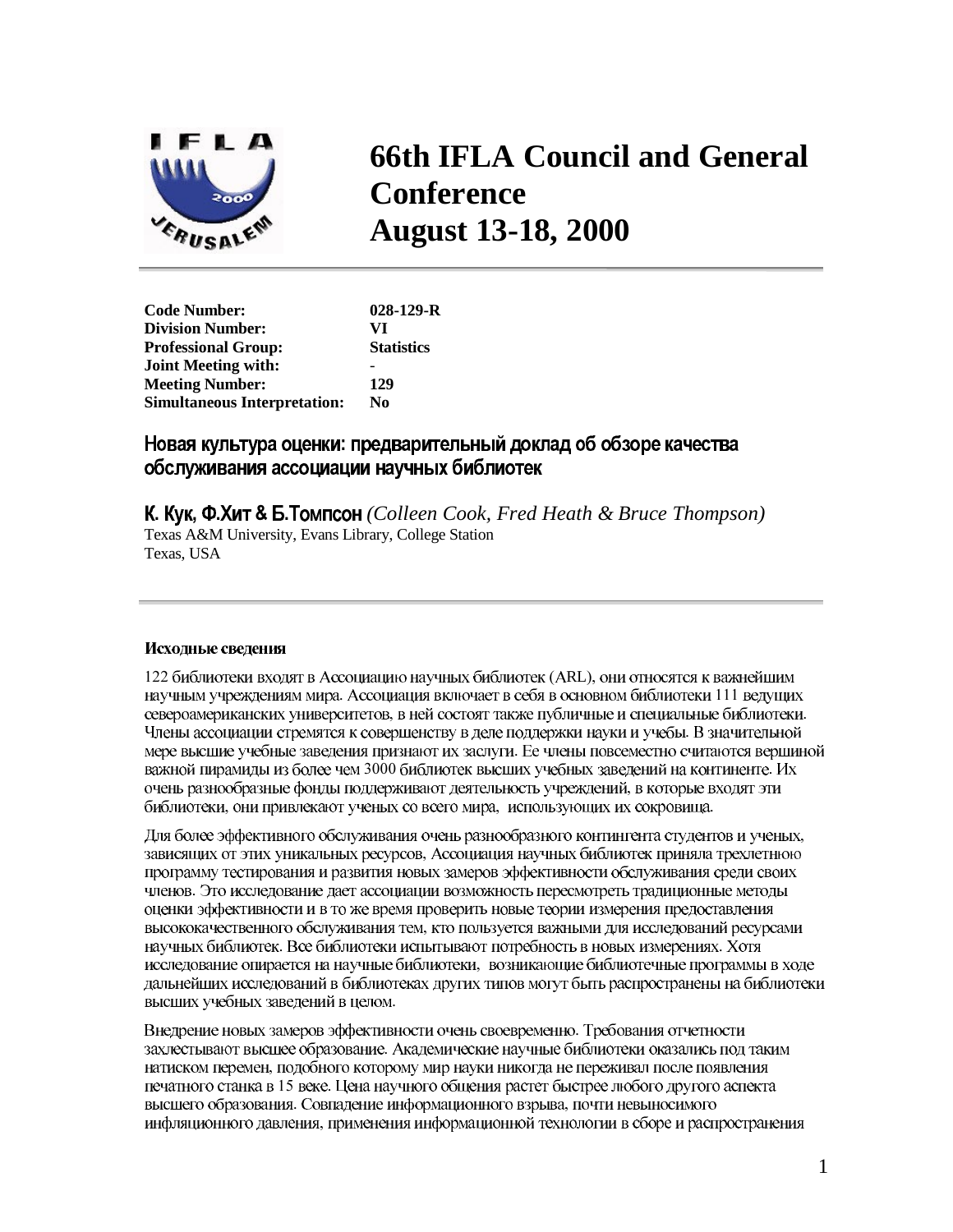знания порождает как невиданные проблемы, так и возможности. Нигде эти проблемы не выступают столь ярко, как среди библиотек-участниц Ассоциации научных библиотек.

Все же в чем выражается совершенство? Как члены ассоциации демонстрируют своим разнообразным читателям, что библиотеки ассоциации предоставляют наилучшее обслуживание за те крупные инвестиции, которые вкладываются в их деятельность?

Для проекта, спонсированного ARL, характерен смелый отход от практики замеров, которая имеет место среди американских научных библиотек. В настоящее время библиотеки оцениваются механически. Стандартные измерения принимают единственную объективную реальность и все библиотеки ассоциации оцениваются между собой по индексу, составленному из пяти переменных величин, исходящих из расходов (ARL, 2000).

- Общие эксплуатационные расходы
- Общий профессиональный плюс вспомогательный персонал
- Общее количество комплектуемой периодики
- Суммарные поступления  $\bullet$
- Количество томов фонда

Взаимоотношение, которое возникает между расходами и совершенством обслуживания, воспринимается всеми, однако эмпирически это никогда не было продемонстрировано. Действительно, концентрация на расходах весьма расходится с новыми требованиями оценки и отчетности. Растет понимание того, что североамериканские научные библиотеки образуют богатую и сложную ткань, а не единую объективную реальность, которую можно объяснить подобным индексом.

Проблема оценки мучит североамериканские научные библиотеки. Несколько лет ассоциация поддерживала инициативы по разработке новых измерений, которые научные библиотеки могут использовать для совершенствования описания и оценки операций и значения. Пока эти измерения отсутствуют. Действительно, североамериканская практика оценки научных библиотек на системе расходов, которая объяснена выше, подвергается широкой критике. Каждый член механически относится к разряду без анализа конкретных местных условий или особой роли или ответственности университетов, в которые входят библиотеки. Например, расходная смета не делает различия между контекстом обслуживания крупного публичного университета с государственной земельной совокупностью и частного высшего учебного заведения с аспирантурой и более узкими задачами.

Опытное исследование качества обслуживания ассоциации научных библиотек (ARL Servqual) является значительным новшеством, которое предоставит научным библиотекам обоснованную теорию библиотечного качества, основанную на читательском восприятии, оно облегчит наиболее мудрое распределение наличных ресурсов. Будет получена существенная местная информация, которая позволит библиотекам выявить те параметры качества, которые требуют максимального внимания и сосредоточить энергию и ресурсы там, где необходимость острее всего. Кроме того, можно установить "наилучшую практику" среди отобранных групп, что позволит руководителям учесть уроки, извлеченные в других библиотеках для их применения к местной практике.

Исследование служит ответом на призыв руководителей высших учебных заведений к оценкам, которые позволят глубже понять вопросы качества обслуживания, продолжая изучать природу взаимоотношений между университетскими библиотеками. В связи с тем, что результаты яснее понятны в контексте конкретной университетской культуры, это понимание может дать указание по "наилучшей практике" тем, кто желает исправить недостатки, которые они обнаружили в своих анализах.

Цель ARL заключается в обеспечении того, чтобы задача научных библиотек была осознанной и полезной для разнородного контингента читателей студентов и преподавателей, что позволит проверить традиционные понимание и представления. Способы применения к обучению, изучениям и исследованиям очевидны. Смета расходов, не имеет наглядного соотношения с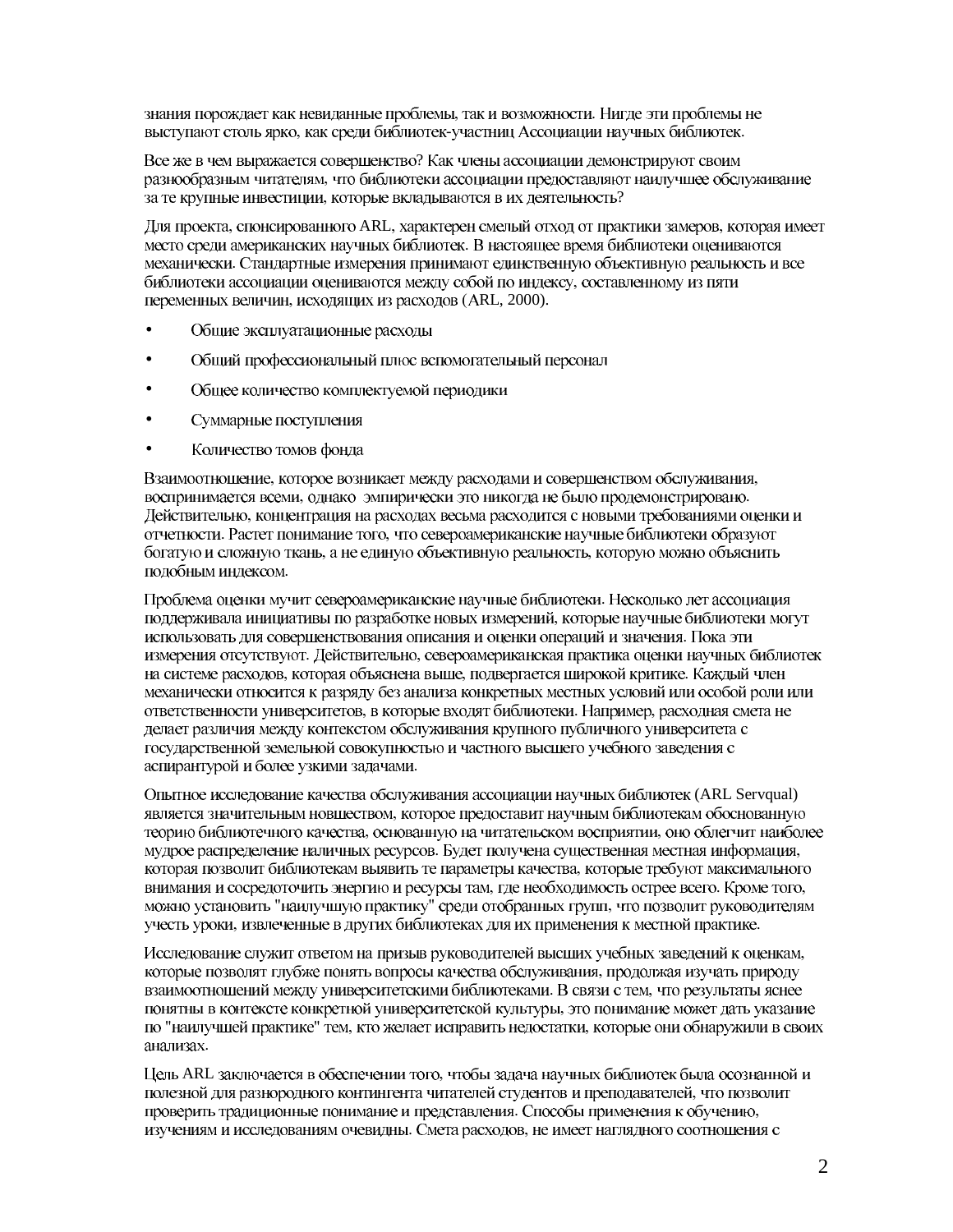эффективностью. Проект ARL Servquel сконцентрирован на читательском восприятии предоставления библиотечных услуг в ответ на потребности. Там, где имеются недочеты, библиотеки получают возможность внести исправления, которые подходят к местной ситуации. Может выявиться комплекс наилучшей практики по всем параметрам, определяющим библиотечное качество, что облегчит работу администрации по наилучшему использованию ресурсов, в соответствии с задачей учреждения. Тенденции параметров можно выявить на национальном уровне, что поставит местные результаты в важный контекст как для библиотекарей, так и для университетской администрации.

## Значение инициативы.

Научные библиотеки располагают огромными ресурсами. В совокупности библиотекам ARL понадобилось 2.5 миллиардов долларов в 1997-98 финансовом году для их работы. Стоимость журналов и источников электронной информации растет двузначным темпом ежегодно. Несмотря на новаторскую стратегию борьбы с ростом расходов, учереждения, в составе которых находятся эти библиотеки, все чаще требуют от библиотек предъявления отчетности и стоимости в соотношении к вложенным капиталам и потребностям университета. Библиотеки колледжей и университетов в данное время не полностью оценивают эту отчетность и показатели с учетом добавленной стоимости. Кроме того, библиотеки должны быть изобретательнее, живее, отзывчивее и эффективнее для привлечения внимания преподавателей, студентов, администраторов и для соответствия колоссальным переменам в среде, формируемой технологической революцией. Предоставление новых и требующихся услуг, внедрение продуктов, запрашиваемых читателями - это центральный вопрос отчетности. Потребность подвижности и нововведений вытекает из живого внимания к расходам и деятельности и к соотношению их друг к другу. Научная библиотека не избежала этого внимания, а в связи с тем, что она является одной из крупнейших бюджетных единиц университета, она должна быть в состоянии четко изложить, как и где она вносит вклад в общую работу учреждения.

Это трехлетнее исследование является одним из нескольких начинаний по программе новых измерений ARL. Его цель - ответ на требование отчетности. Это будет достигнуто, если дать библиотекам возможность замера эффективности библиотечного обслуживания через читательское восприятие качества обслуживания. Это практическая реформаторская инициатива, которая широко принята и пользуется повсеместной поддержкой среди членов, среди которых распространена тяга к новым измерениям (ARL 1999). Программа оценки исходит из Теории пробелов качества обслуживания. Это подрывающее основы исследование привело к разработке положений Servqual, подготовленную сектором "для прибыли" группы маркетинга в 1980-х гг., нацеленных на измерение качества обслуживания по пяти программам: надежность, гарантия, ОШУТИМОСТЬ, ПООНИКНОВЕНИЕ, ЧУТКОСТЬ.

Исследование ARL полезно в нескольких аспектах. По завершении трехлетней работы модель ассоциации должна быть в состоянии делать следующее:

- $\bullet$ делать управление программой качества обслуживания прозрачным на местном уровне;
- $\bullet$ разрабатывать нормативные данные, которые позволят учреждениям держаться на уровне наилучшей практики и
- выявлять национальные тенденции и в то же время выделять ситуации, представляющие  $\bullet$ важность для местных учреждений.

Столь же важно то, что по причине прозрачности и легкости администрации (местная экспертиза не нужна) и при дополнительных высококачественных исследованиях и повторном установлении связи программы с различной библиотечной обстановкой можно расширить потенциальный контингент читателей.

### План

Проект ARL направлен на измерение качества обслуживания в научных библиотеках в национальном масштабе с использованием расширенной программы Servqual. Это первое мероприятие ассоциации по сбору и накоплению данных обзора пользователей мировой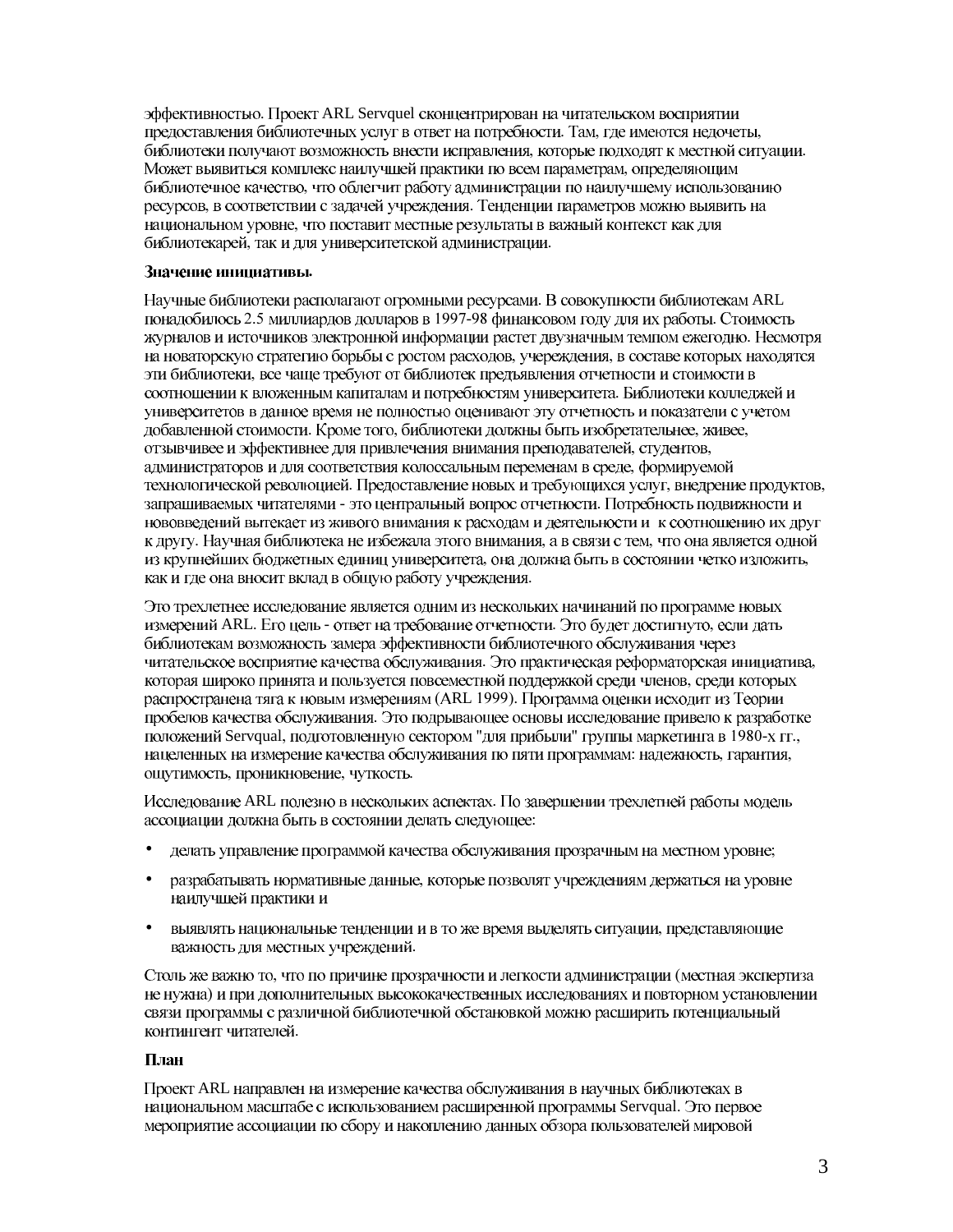компьютерной сети. Впервые станет известным измерение результатов в образовании с точки зрения пользователей. Огромные национальные капиталовложения в научные библиотеки будут оценены в контексте восприятия пользователями качества обслуживания.

По плану проект должен внести фундаментальный вклад в измерение эффективного предоставления библиотечных услуг по четырем направлениям:

- Прежде всего предложено перенести центр тяжести оценки от механической сметы расходов к замерам качества, сосредоточенным на;
- во-вторых, будет переоформлен протокол SERVQUAL, разработанный для частного сектора, для удовлетворения потребностей научных библиотек;
- в-третьих, будет предпринят анализ для определения меры, с которой информация, извлеченная из местных данных, может быть обобщена до обобщенной группы категорий для получения нужной информации о "наилучшей практике";
- и наконец, будет продемонстрирована эффективность широкой администрации оценки, сосредоточенной на пользователях в мировой компьютерной сети таким образом, чтобы он был прозрачным для местных учреждений.

Проект ARL основывается на опыте техасских университетских библиотек системы A&M, накопленном за шесть лет в ходе приспособления Servqual к условиям научных библиотек. При ведении программы качества обслуживания в качестве программы оценки библиотечных показателей в 1995, 1997, 1999 году опыт техасской системы А&М показал, что показатели, определенные по стандартной программе качества обслуживания, нужно приспособить к использованию в контексте научных библиотек (Кук, Томпсон, 2000а). Результаты, подтверждающие это, были обнаружены и в другой литературе. Техасская система А&М выявила только три параметра библиотечного обслуживания, которые были изолированы по программе качества обслуживания:

- материальные ценности, то есть внешность физических сооружений, оборудования, персонала, коммуникативных материалов.
- надежность, то есть способность исполнять обещанное обслуживание надежно и точно
- воздействие библиотечного обслуживания, которое сочетает такие более субъективные аспекты библиотечного обслуживания, как чуткость, гарантия, проникновенность.

В проекте принята программа качества обслуживания по трем параметрам, выявленным в системе A&M. Будут также проверены два дополнительных параметра, которые возникли в ходе многочисленных бесед с преподавателями, аспирантами, студентами старших курсов в университетах, которые приняли участие в опытном исследовании. (1) доступ к библиотечным фондам и информационным ресурсам как вопрос отзывчивости, что выходит за пределы параметра материальных факторов; (2) обеспечение обстановки для исследований, сотрудничества, размышлений (Хит, Кук, 2000).

Один из основных вопросов использования протокола SERVQUAL состоит в том, полезен ли он для многофункционального анализа и сопоставлений за какое-либо время, а также в том, можно ли его использовать в стратегических и диагностических целях. Не подлежит сомнению, что SERVQUAL - это полезный инструмент для принятия решений об управлении на местном уровне. Исследования в системе А&М в Техасе (Кук, Томпсон, 2000а), Мэриленде (Нитецки, 1996) и других местах убедительно демонстрируют эту пользу. Нужно дальнейшее исследование и, возможно, необходима дальнейшая адаптация и лишь затем можно сказать, можно ли обобщить результаты по учреждениям. Все же если научные библиотечные сообщества могли бы принять программу как механизм установления нормативных измерений, то учреждения могли бы быть признаны и тогда можно было бы исследовать их далее для выявления наилучших методов, что приведет к высокой оценке удовлетворенности обслуживанием среди пользователей.

Общий план проекта описан полнее в следующем разделе. Были отобраны 12 библиотек ARL для работы с группой-моделью пользователей - это общий модифицированный вариант Servqual. Эти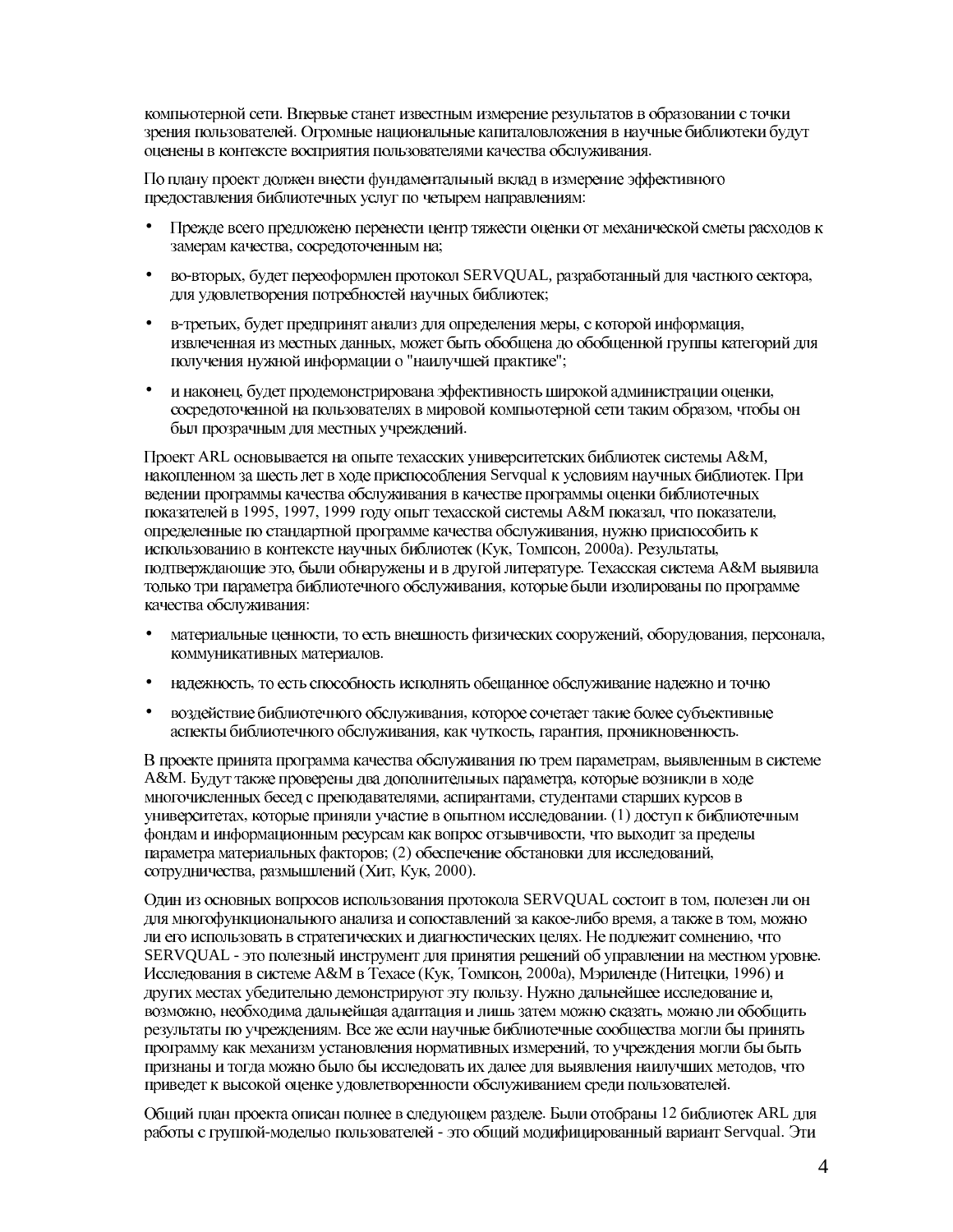библиотеки принадлежат следующим учебным заведениям: Университет штата Аризона, Университет штата Коннектикут, Университет штата Калифорния, Университет города Ньютон, Университет штата Канзас, Университет штата Мичиган, Университеты штатов Миннесота и Пенсильвания, города Питсбурга, Технологический университет штата Виргиния, Вашингтонский университет. Увеличенной группе поручено довести проект до второго года (2001), последнего года исследования, которое ведет группа Техаса A&M. В соответствии с концепцией прозрачности, работа местного учреждения ограничится разработкой группы респондентов и помощью проектной группе в оформлении программы обзора, приспособленной к потребностям мировой компьютерной сети. Легкость местной администрации - это ключевое обстоятельство при внедрении новых измерений оценки и отчетности.

План исследования основан на научных библиотеках. Имеются три аспекта воспроизведения, которые подчеркивают силу и ценность исследования ARL.

- Во-первых, обзор основан на компьютерной сети и его ведение прозрачно для местного университета.
- Во-вторых, хотя исследование ассоциации направлено на работу с заново обоснованным вариантом Servqual, но компьютерная система, разработанная проектной группой A&M для ведения обзора и программного обеспечения, разработанное для сбора и оценки данных может работать с любой программой. Это важный шаг, который позволит построить теорию новых измерений.
- В-третьих, хотя теория, разработанная первоначально, направлена прямо на нужды и потребности научных библиотек, по программе можно направить и на другие цели и проверить на библиотеках других штатов. На втором этапе будут включены библиотеки, не входящие в ARL, для изучения этих вопросов.

Исследовательский план, поддерживающий реализацию основных идей реформы, можно применить ко всем библиотекам. Прочное определение данных, полученных и оцененных на опытных этапах, поможет расширить понимание того, насколько эффективны новые измерения при работе с призывами об отчетности. Далеко идущие планы распространения, включающие серьезные международные конференции и теоретическую монографию, помогут распространить опыт, накопленный высшими учебными заведениями.

### Значение плана проекта

В высшем образовании в любой области имеется мало парадигм, основанных на компьютерных сетях. Инициатива занимает уникальную позицию, так как это - прагматический прикладной проект, который в то же время находится на передовой линии теоретического фронта. Ничего в таком масштабе не бывало в публичном секторе с программой SERVQUAL. Проект ARL получает начальный стимул из опыта, который Техаский университет A&M накопил за шесть лет в ходе приспособления программы качества обслуживания к научным библиотекам. Было задано приблизительно 40 вопросов о пяти параметрах, на измерение которых нацелен обзор. По каждому вопросу респонденты должны изложить впечатления о библиотечном обслуживании в соответствии со следующим: (1) минимальный уровень обслуживания, (2) желанный уровень обслуживания, (3) обнаруженные показатели в каждом. По каждому вопросу вычислен интервал оценок между минимальными и обнаруженными ожиданиями, а также между желанными и обнаруженными ожиданиями. Зона допуска - это различие между минимальной и желанной оценкой. В наилучшем случае оценка наилучших показателей должна уверенно попасть в эту зону. Администраторы ищут оценки, которые выходят за пределы зоны и траектории, опадающие со временем, которые хотя и могут отражать оценки внутри зоны допуска, но тем не менее вызывают тревогу. Проектная Техаская группа А&М приобрела аппаратуру, составила форму компьютерной сети для сбора данных, разработала математическое обеспечение для оценки результатов (Кук, Хит, 1999). В следующих абзацах изложена трехлетняя история проекта.

Отбор участников и уточнение программы качества обслуживания. 12 участников опытного проекта были определены в конце 1999 года и были назначены сотрудники для работы с проектной группой А&М. В декабре 1999 года по случаю заседания Американской библиотечной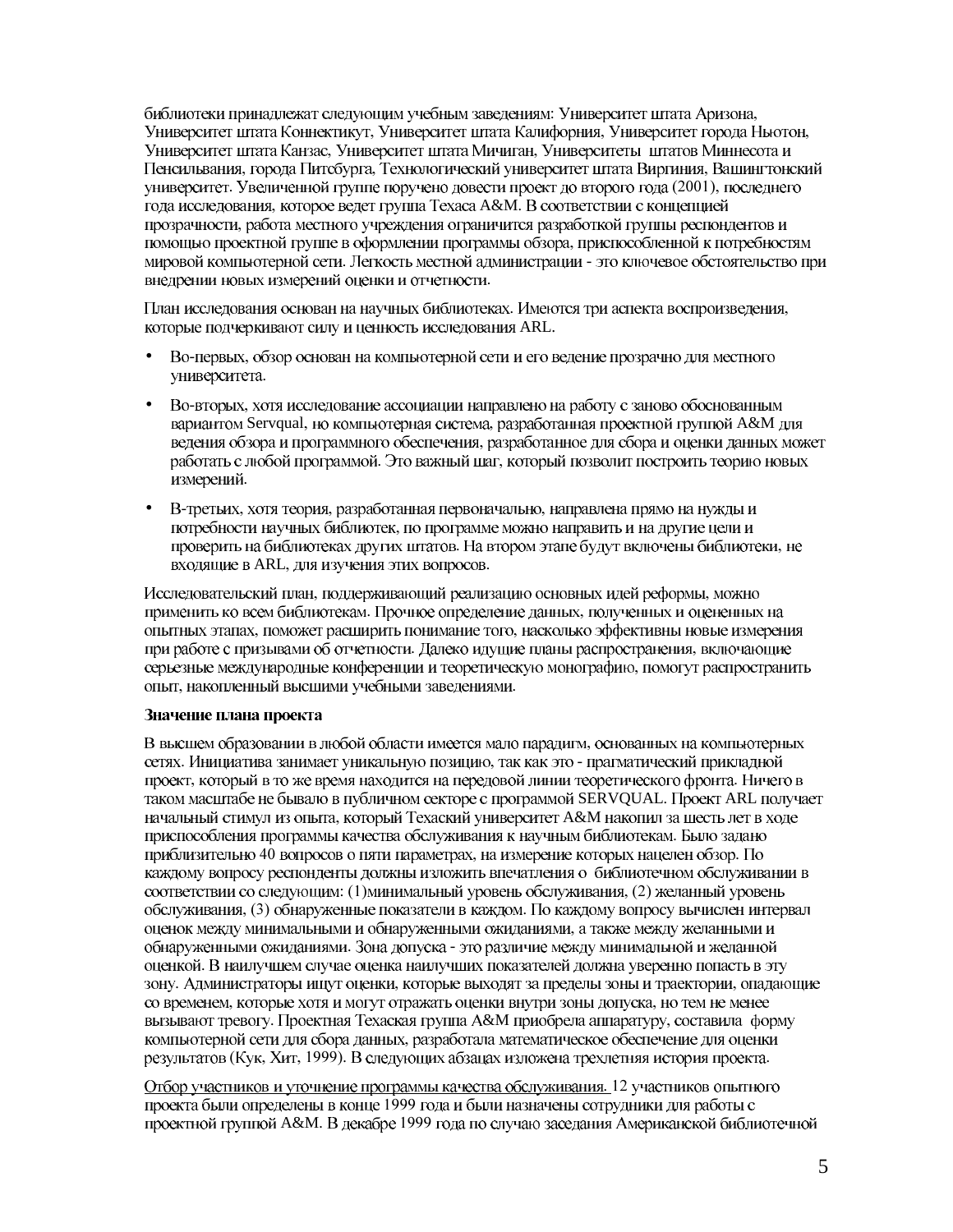ассоциации (ARL) в Сан-Антонио эти сотрудники и большинство директоров 12 учебных заведений встретились с проектной Техаской группой А&М и обсудили начальные потребности и сроки. После заседания ARL состоялись визиты в большинство библиотек-участниц с целью создания теории, качественного уточнения программы SERVQUAL посредством бесед с преподавателями, аспирантами, студентами старших курсов. Было проведено 60-80 бесед в университетах-участниках для уточнения вопросов программы качества обслуживания и помощи в выявлении любых дополнительных параметров. Беседы с преподавателями и студентами были записаны и проанализированы. Окончательный вариант анкеты SERVOUAL был помещен в компьютерную сеть в марте 2000 года. Йоркский университет в Канаде стал первым пунктом, который ответил.

Приобретение аппаратуры и программ/ Разработка программы компьютерной сети. Техаский университет A&M купил и установил сервер Dell Power Edge 4300 и два сервера Dell Dell Power Edge 2400 для ведения проекта. Серверы 2400 собирали данные от 20,000 потенциальных респондентов из 12 университетов-участников. В сервере 4300 находится программа обеспечения базы данных Microsoft SQL для сбора комплектов результатов и их направления на анализ в статистический пакет общественных наук. Члены проектной группы из лаборатории познания и технологии обучения в университете А&М конфигурировали серверы и работали с выделенными сотрудниками учреждений-участников для подготовки их страниц в компьютерной сети и разработки их групп респондентов. Программа компьютерной сети была испытана библиотекой медицинских наук университета А&М в феврале 2000 года. Йоркский вариант был загружен в компьютерную сеть 15 марта. Исходя из этого опыта, программа была слегка пересмотрена для работы в апреле.

Анализ данных и тестирование теории. В мае и июне 2000 года данные были собраны и оценены. В июле каждая пилотная библиотека получит средние оценки по каждому вопросу и для каждого параметра, который программа сможет определить. Каждый участник получит также совокупную оценку для каждого вопроса и параметра и прочую описывающую статистику. Кроме того, каждая библиотека-участница получит по файлу статистического пакета общественных наук для дальнейшего глубокого анализа. Среди участников продолжается дискуссия о том, нужно ли библиотекам делиться своими оценками с другими библиотеками. Решение будет принято весной 2000 года.

Летом 2000 года, после сбора всех данных, теоретические основы программы будут подвергнуты строгому количественному тестированию. Анализ будет опираться на предпосылку, что не тестирование, а оценки надежны и действительны (Томпсон и Ваха-Хаазе, 2000; Уилкинсон и Специальная группа Американской психологической ассоциации по статистических выводов, 1999). Следовательно, нельзя принять, ссылаясь на то, что SERVQUAL хорошо функционирует в деловой обстановке, что оценка из того же протокола при использовании в библиотечной среде также будет иметь достаточную психологическую целостность.

Во-первых, будет определена надежность оценки. Этот анализ рассмотрит "исправленные" коэффициенты предпочтения отдельных направлений и статистику с ранжированными оценками "очень хорошо", а также обшие оценочные коэффициенты "очень хорошо". Во-вторых, первичные методы определения действенности приведут к анализу факторов. Как отметил Нанналли (1978), "анализ факторов - это ядро измерения психологических конструкций" (с. 112-113).

В 2000 - 2001 учебном году программа будет усовершенствована. Из респондентов первого этапа некоторые могут быть отобраны для продольного последующего изучения. В этом вопросе удается проверить качество результатов путем возврата к некоторым из респондентов в фокусных группах "он-лайн". Ряд библиотек уже выразили интерес в участии во втором пилотном исследовании весной 2001 года.

На третий год появится зрелая программа и она перейдет с кульманов Техаского университета А&М в операционный распорядок Ассоциации научных библиотек. Ассоциация купит аппаратуру и программы для продолжения работы, аналогичные аппаратуре и программам, которые приобрела, конфигурировала и разработала система А&М.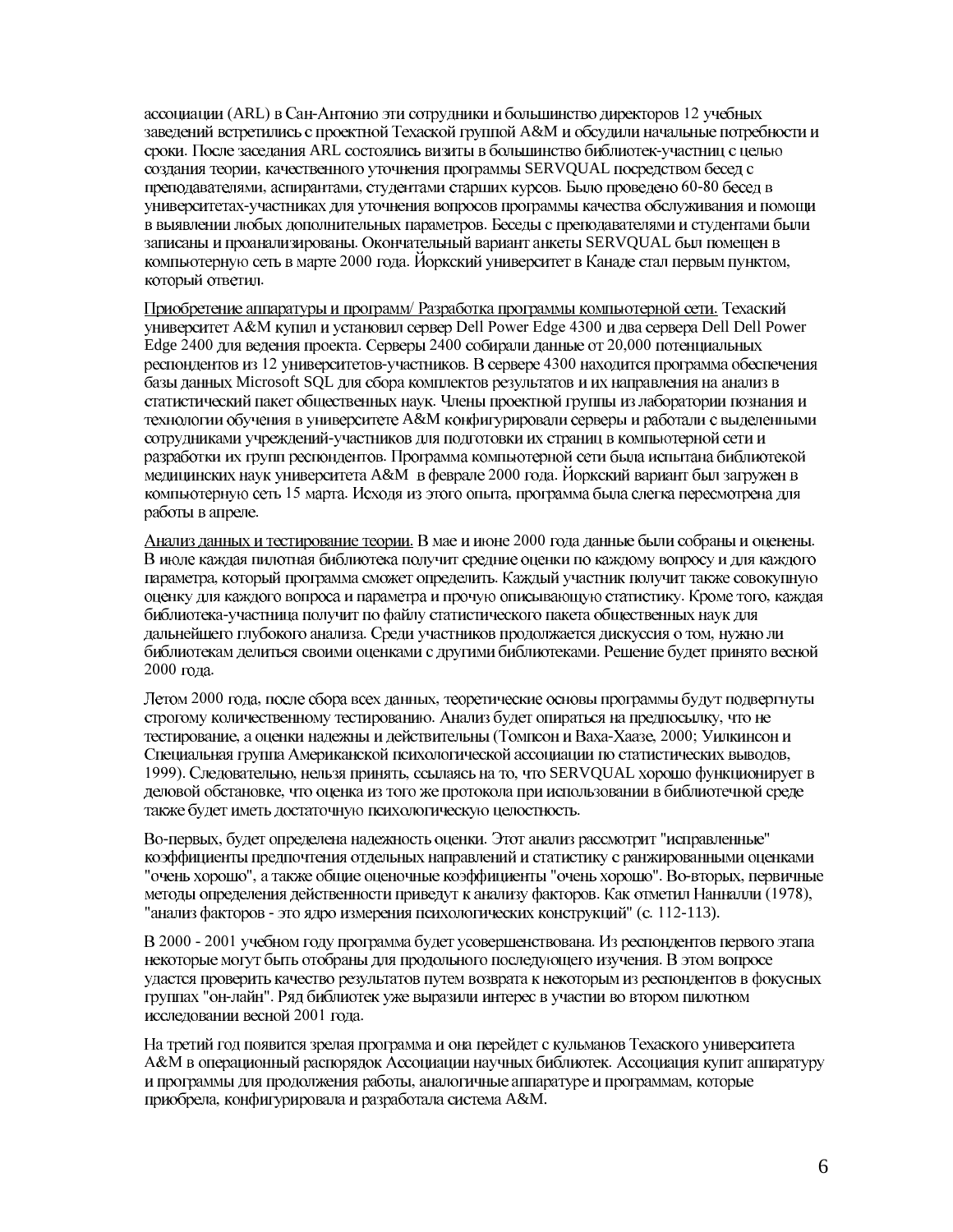Сила проекта - в строгости его плана и прочности статистического анализа, которому будут подвергнуты результаты. Тщательное равноправное рассмотрение результатов гарантировано широким распространением итогов. Модель признает главное значение местных результатов и подчеркивает наилучшие методы по учреждениям. Сбор и анализ данных, которым универсальные библиотеки университетской системы A&M занимались шесть лет, получает ранг национального предприятия с учетом других родственных исследований. Благодаря этому опыту станет возможным перевод технологии как вообще в библиотеки, так и использование для широкого круга смежных видов применения в ARL.

Результаты первого года будут изложены на Международной конференции по оценке культуры Ассоциации научных библиотек в Вашингтоне в октябре 2000 года. После завершения тестирования и оценки сотрудники выпустят монографию с оценкой данных из многих учреждений каждого параметра обслуживания. Монография выйдет под попечительством ARL и будет содержать информацию об аспектах высококачественного библиотечного обслуживания, полученную в ходе интервью в 12 университетах участниках. Там также будет обращено внимание на практическую сторону исполнения и ведения крупного обзора в компьютерной сети. По своей полезности программа SERVQUAL будет оценена как наилучший метод для научных библиотек. Параллельно с завершением монографии результаты первого модельного проекта будут оглашены на четвертой Нортумбрийской международной конференции измерения показателей деятельности в библиотеках и информационных учреждениях в 2001 году.

По плану проекта операционный контроль программы к 2002 году будет передан ARL и программа будет доведена для широкой работы. Успех программы оценки, которая обоснована теоретически и работа с которой ведется аккуратно, обещает дать окончательный ответ на призывы к увеличению отчетности и отзывчивостии к потребностям пользователей в библиотеках высших учебных заведений.

#### Библиография.

- *ARL Membership Criteria Index, 1998-99* (2000). Memorandum to Directors of ARL Libraries from Martha Kyrillidou, Senior Program Officer for Statistics and Measurement and Julia Blixrud, Director of Information Services, Association of Research Libraries, March 8, 2000.
- Blixrud, J. (1999) 'The continuing quest for new measures' *ARL Newsletter: A Bimonthly Report on Research Library Issues and Actions from ARL, CNI, and SPARC* 207 (December), 11*.*
- Cook, C., Coleman, V., and Heath, F. (2000) 'SERVQUAL: a client-based approach to developing performance indicators' in Department of Information and Library Management *Proceedings of the 3rd Northumbria International Conference on Performance Measurement in Libraries and Information Services 27-31 August 1999.* Newcastle upon Tyne: Information North 211-218.
- Cook, C. and Heath, F. (1999) 'SERVQUAL and the quest for new measures' *ARL Newsletter: A Bimonthly Report on Research Library Issues and Actions from ARL, CNI, and SPARC* 207 (December), 12-13.
- Cook, C. and Thompson, B. (2000a) 'Reliability and validity of SERVQUAL scores used to evaluate perceptions of library service quality.' *Journal of Academic Librarianship* (in press).
- Cook, C. and Thompson, B. (2000b) 'Higher order factor analytic perspectives on users' perceptions of library service quality.' (Manuscript submitted for publication).
- Heath, F. and Cook, C (2000) 'User perceptions of service quality in research libraries: a qualitative assessment.' (Manuscript in preparation).
- Nitecki, D. A. (1996) 'An assessment of the applicability of SERVQUAL dimensions as customer-based criteria for evaluating quality of services in an academic library' (Doctoral dissertation, University of Maryland, 1995). *Dissertation Abstracts International* 56, 2918A (University Microfilms No. 95-39, 711).